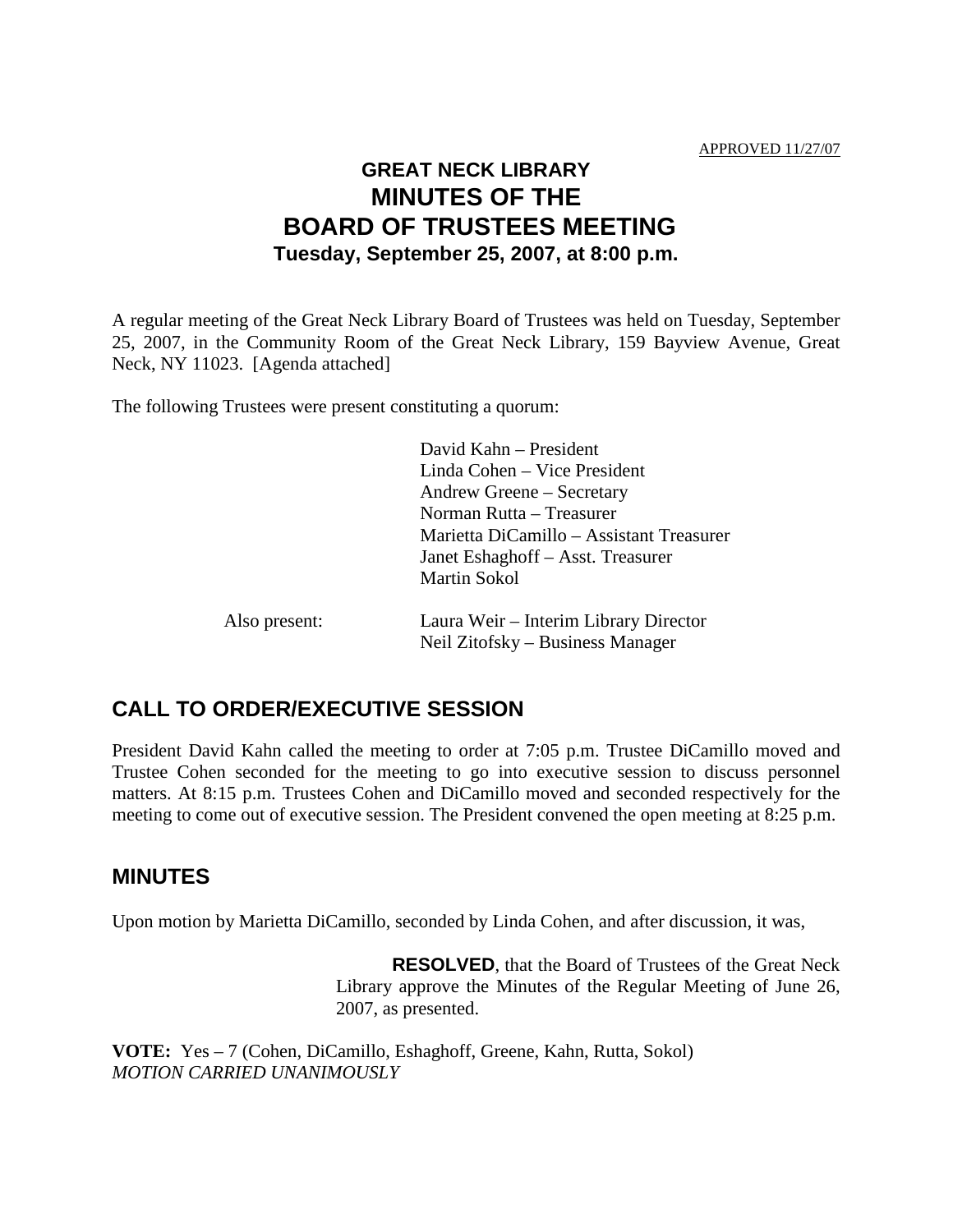## **TREASURER'S REPORT – PERSONNEL REPORT**

During the month of June 2007, revenue received was \$991,707. Total expenses were \$544,743. During the month of July 2007, revenue received was \$20,698. Total expenses were \$646,621. During the month of August 2007, revenue received was \$37,023. Total expenses were \$699,869.

\_\_\_\_\_\_\_\_\_\_\_\_\_\_\_\_\_\_\_\_\_\_\_\_\_\_\_\_\_\_\_\_\_\_\_\_\_\_\_\_\_\_\_\_\_\_\_\_\_\_\_\_\_\_\_\_\_\_\_\_\_\_\_\_\_\_\_\_\_\_\_\_\_\_\_\_\_\_\_\_\_\_\_\_\_\_\_

At the close of business, August 31, 2007, total operating fund holdings were \$2,490,291. Of these funds, \$2,487,511 was on deposit at HSBC and Chase Bank, and \$2,780 was on hand in Petty Cash funds at Main and the Branches. This compares to an August 31, 2006, balance of \$1,964.261.

Additionally, the cash balance of the Main Building and Special Services fund was \$1,237,521, the Automated Library fund was \$59,099; the Restricted Gift fund was \$372,642; the Branch and Special Services fund was \$107,120. These funds totaled \$1,776,382 on August 31, 2007. The August 31, 2006, total was \$1,401,859.

Upon motion by Norman Rutta, seconded by Marietta DiCamillo, and after discussion, it was,

**RESOLVED,** I move that the Board of Trustees of the Great Neck Library accept the September 25, 2007, Treasurer's Report with the Personnel Changes of June 22, 2007, through September 21, 2007.

**VOTE:** Yes – 7 (Cohen, DiCamillo, Eshaghoff, Greene, Kahn, Rutta, Sokol) *MOTION CARRIED UNANIMOUSLY*

Upon motion by Norman Rutta, seconded by Marietta DiCamillo, and after discussion, it was,

**RESOLVED,** that the Board of Trustees of the Great Neck Library authorize the Treasurer, who has reviewed all checks and supporting documentation, to pay the persons named in the Warrant dated June 22, 2007, through July 19, 2007, Paid Checks numbered 0024291 through 0024294, 0024350 through 0024354, 35675 through 35680, and Checks To-Be-Paid numbered 35681 through 35819, the sums set against their respective names, amounting in the aggregate to \$251,869.55.

**VOTE:** Yes – 7 (Cohen, DiCamillo, Eshaghoff, Greene, Kahn, Rutta, Sokol) *MOTION CARRIED UNANIMOUSLY*

Upon motion by Norman Rutta, seconded by Marietta DiCamillo and after discussion, it was,

**RESOLVED,** that the Board of Trustees of the Great Neck Library authorize the Treasurer, who has reviewed all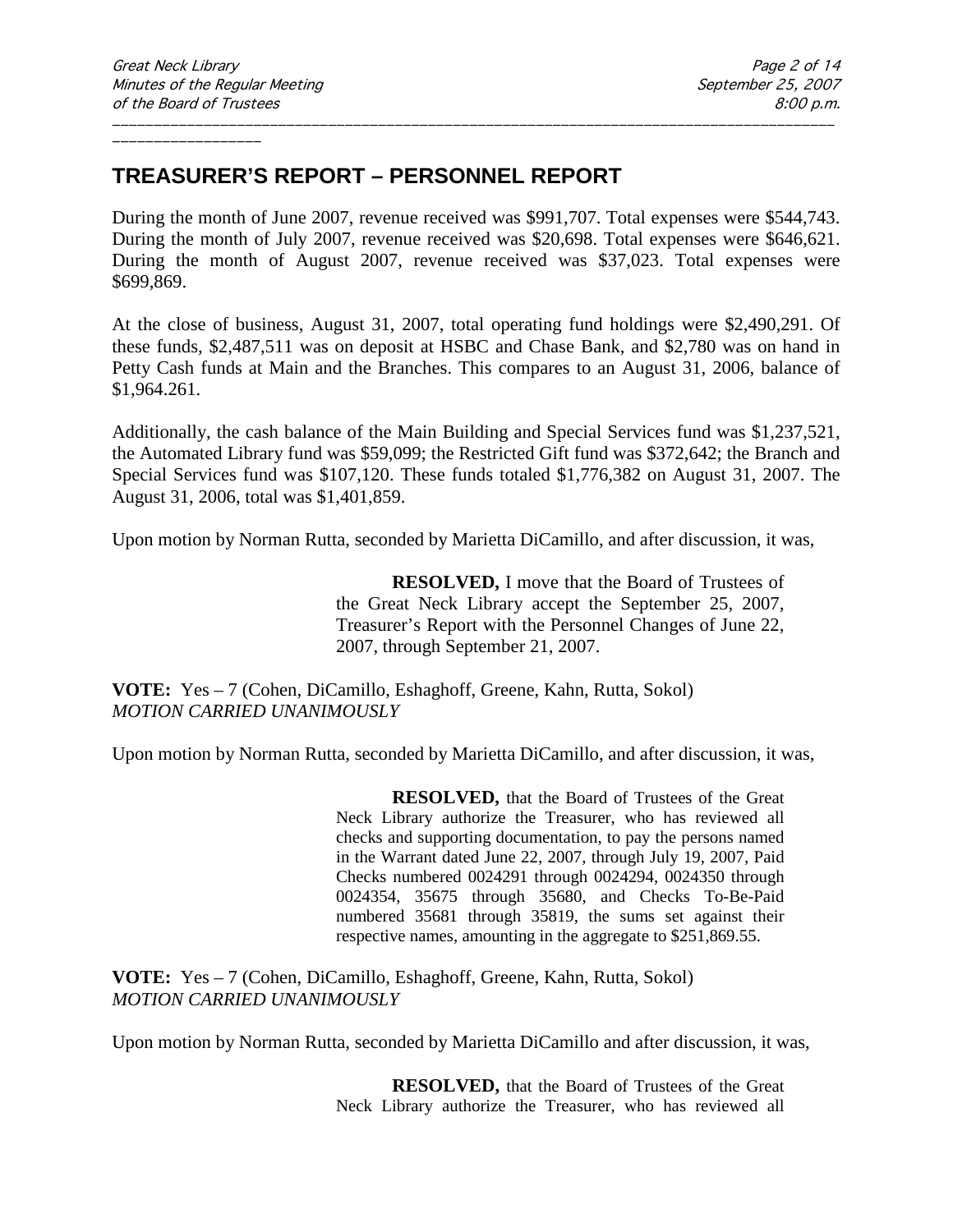checks and supporting documentation, to pay the persons named in the Warrant dated July 20, 2007, through August 17, 2007, Paid Checks numbered 0024407 through 0024410, 0024466 through 0024469; and 35820 through 35831, and Checks To-Be-Paid numbered 35832 through 38951, the sums set against their respective names, amounting in the aggregate to \$277,799.51.

**VOTE:** Yes – 7 (Cohen, DiCamillo, Eshaghoff, Greene, Kahn, Rutta, Sokol) *MOTION CARRIED UNANIMOUSLY*

Upon motion by Norman Rutta, seconded by Marietta DiCamillo and after discussion, it was,

\_\_\_\_\_\_\_\_\_\_\_\_\_\_\_\_\_\_\_\_\_\_\_\_\_\_\_\_\_\_\_\_\_\_\_\_\_\_\_\_\_\_\_\_\_\_\_\_\_\_\_\_\_\_\_\_\_\_\_\_\_\_\_\_\_\_\_\_\_\_\_\_\_\_\_\_\_\_\_\_\_\_\_\_\_\_\_

**RESOLVED,** that the Board of Trustees of the Great Neck Library authorize the Treasurer, who has reviewed all checks and supporting documentation, to pay the persons named in the Warrant dated August 18, 2007, through September 21, 2007, Paid Checks numbered 0024523 through 0024527, 0024579 through 0024584, 1191 through 1193, 35952 through 35989, and Checks To-Be-Paid numbered 35990 through 36104, the sums set against their respective names, amounting in the aggregate to \$255,863.26.

**VOTE:** Yes – 7 (Cohen, DiCamillo, Eshaghoff, Greene, Kahn, Rutta, Sokol) *MOTION CARRIED UNANIMOUSLY*

Upon motion by Janet Eshaghoff, seconded by Norman Rutta and after discussion, it was,

**RESOLVED,** that the Board of Trustees of the Great Neck Library accept the Payroll Warrants for pay dates June 7 and June 21, 2007, which have been reviewed by the Treasurer, in the amounts of \$166,684.89 and \$154,123.85 respectively, for a total of \$320,808.74.

**VOTE:** Yes – 7 (Cohen, DiCamillo, Eshaghoff, Greene, Kahn, Rutta, Sokol) *MOTION CARRIED UNANIMOUSLY*

Upon motion by Janet Eshaghoff, seconded by Norman Rutta and after discussion, it was,

**RESOLVED,** that the Board of Trustees of the Great Neck Library accept the Payroll Warrants for pay dates July 5 and July 19, 2007, which have been reviewed by the Treasurer, in the amounts of \$190,859.00 and \$155,146.43 respectively, for a total of \$346,005.43.

**VOTE:** Yes – 7 (Cohen, DiCamillo, Eshaghoff, Greene, Kahn, Rutta, Sokol) *MOTION CARRIED UNANIMOUSLY*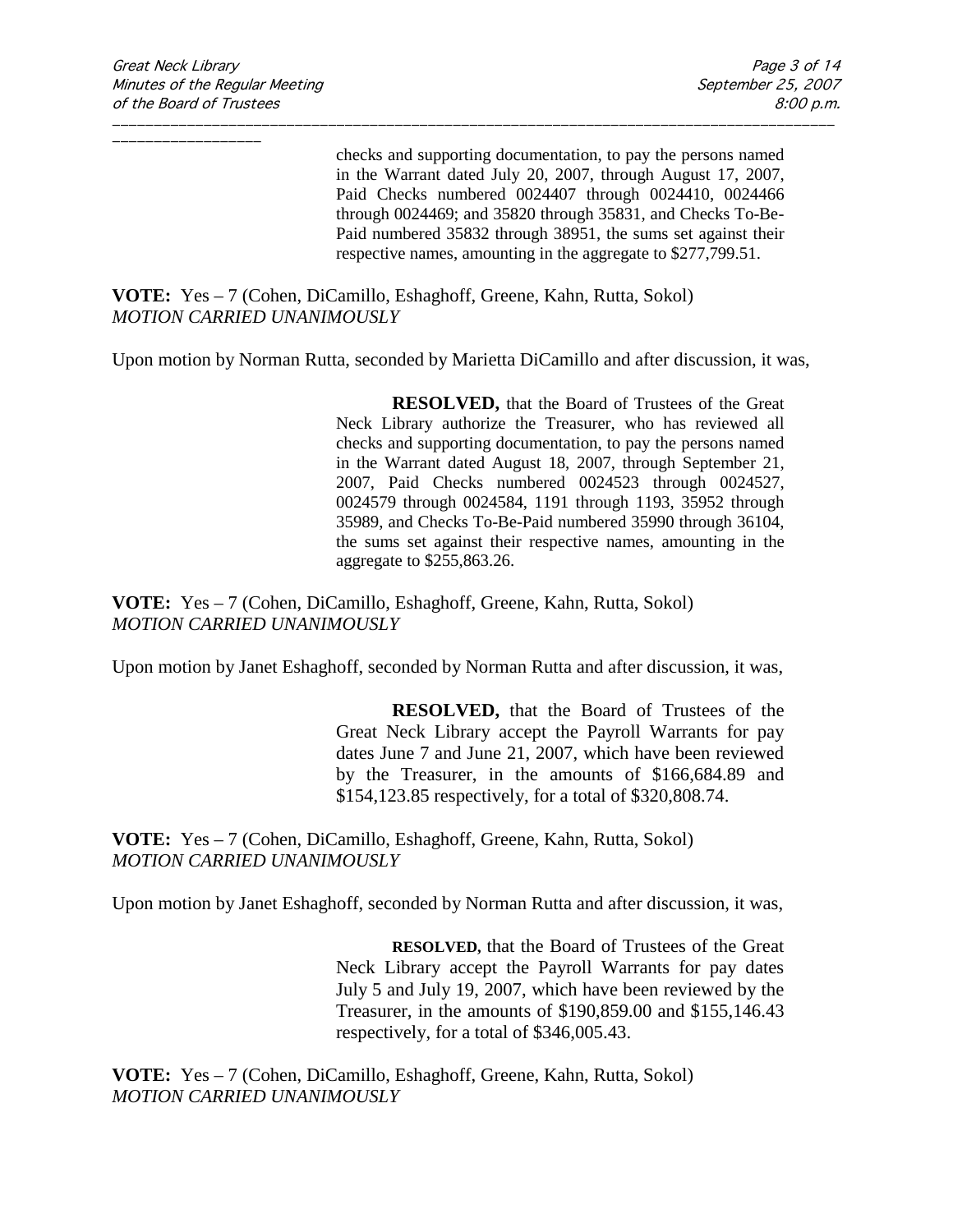Upon motion by Janet Eshaghoff, seconded by Norman Rutta and after discussion, it was,

\_\_\_\_\_\_\_\_\_\_\_\_\_\_\_\_\_\_\_\_\_\_\_\_\_\_\_\_\_\_\_\_\_\_\_\_\_\_\_\_\_\_\_\_\_\_\_\_\_\_\_\_\_\_\_\_\_\_\_\_\_\_\_\_\_\_\_\_\_\_\_\_\_\_\_\_\_\_\_\_\_\_\_\_\_\_\_

**RESOLVED,** that the Board of Trustees of the Great Neck Library accept the Payroll Warrants for pay dates August 2, August 16 and August 30, 2007, which have been reviewed by the Treasurer, in the amounts of \$153,871.77, \$160,614.82 and \$152,157.02 respectively, for a total of \$466,643.61.

**VOTE:** Yes – 7 (Cohen, DiCamillo, Eshaghoff, Greene, Kahn, Rutta, Sokol) *MOTION CARRIED UNANIMOUSLY*

## **REPORTS**

### INTERIM DIRECTOR [report appended]

The Board expressed appreciation and gratitude to the Lakeville Branch Library staff for keeping things going during the air conditioning failure at that branch during August.

Trustee DiCamillo asked the Interim Director to supply a copy of an attachment referenced in a memo from Janet Fine to Laura Weir dated September 4, 2007, dealing with communication from Corstar, a computer consulting firm, which was sent to the Board.

Trustee DiCamillo pointed out that over the summer, she attended Levels' production of *Tommy* which was excellent but it was difficult to hear the youngsters singing, as the sound was fading out. She suggested that other acoustical sound devices be explored in the interim pending the renovation of the building. In consultation with Ethan Mann, Director of Levels, a proposal should be put together and brought to the Board. The Business Manager was trying to identify someone to assess the situation so he could make recommendations to the Board. It was suggested that the person who set up the sound for the Park District is an AV specialist and the Library may want to contact him or the Park District to see if they had excess equipment that Levels could borrow for their shows.

Trustee DiCamillo commented on the success of the August Indian Party held at the Parkville Branch Library over the summer. She shared Branch Librarian Jayne Alexander's report/photographs with the public.

*Public Comments: Karen Rubin, Rebecca Gilliar*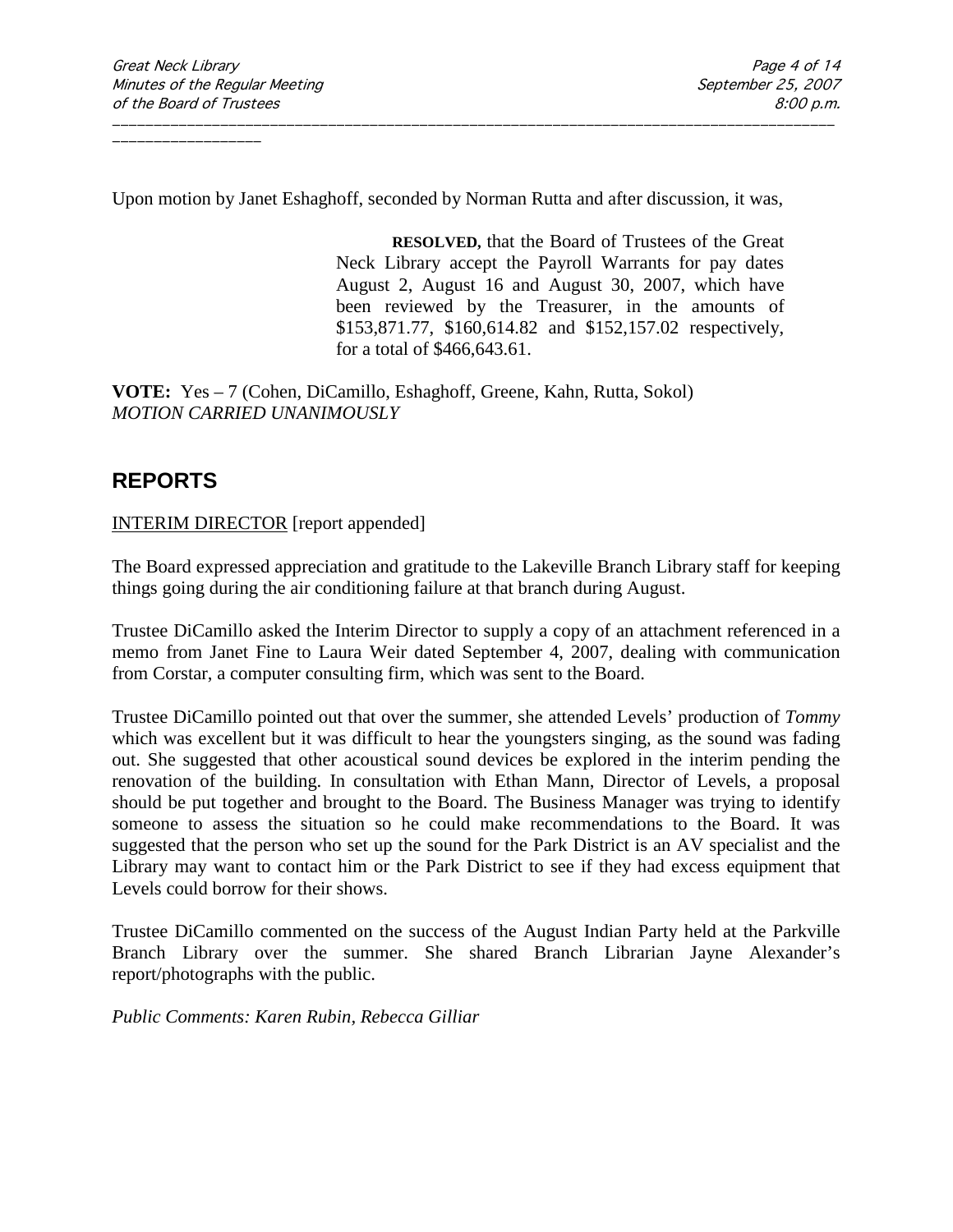#### **SECRETARY**

Trustee Greene reported that the Nominating Committee endorsed Allegra Goldberg to fill the seat currently held by David Kahn on the Board of Trustees for a four-year term ending 2012. Anna M. Kaplan is running also for this seat as an Independent Candidate.

\_\_\_\_\_\_\_\_\_\_\_\_\_\_\_\_\_\_\_\_\_\_\_\_\_\_\_\_\_\_\_\_\_\_\_\_\_\_\_\_\_\_\_\_\_\_\_\_\_\_\_\_\_\_\_\_\_\_\_\_\_\_\_\_\_\_\_\_\_\_\_\_\_\_\_\_\_\_\_\_\_\_\_\_\_\_\_

Hadassa Legatt was endorsed by the Nominating Committee to fill the seat currently held by Varda Solomon on the Nominating Committee for a three-year term ending 2011. There was no independent nomination received for this seat.

A "Meet the Candidates Night", moderated by the League of Women's Voters, is scheduled for Tuesday, October 9, 2007, at 7:30 p.m. at the Main Library.

### POLICY COMMITTEE [Minutes appended]

Trustee Cohen, chair of the Policy Committee, read the Minutes of the Policy Committee meeting of July  $17<sup>th</sup>$ , which are appended.

### BUILDING COMMITTEE [Minutes appended]

Trustee Sokol thanked all members of the Committee who gave up their evenings in the summer to attend the Building Committee meetings on July  $16^{th}$ , July  $26^{th}$  and August  $7^{th}$  so the process could move faster. Copies of the Minutes of these meetings were made available for the public. Assuming the resolution under Old Business on the agenda authorizing the negotiating team to negotiate changes to the existing contract was passed, Trustee Sokol listed six major necessary steps to bring library improvements to a conclusion:

- (1) start and complete negotiations between library negotiating team and architects
- (2) obtain Board approval for architect contract
- (3) draw up two schematic plans, one with a second floor and the other without
- (4) engage cost estimator to approximate cost of both schematic plans
- (5) hold community meetings to present and discuss both schematic plans
- (6) Board of Trustees reconvenes to evaluate cost estimates, community input, logistics and then votes for one of the two plans.

The following issues were raised by Trustee Rutta:

• According to legal opinion, H2L2 could still be held to the existing contract. Negotiating a new contract would be writing off \$200,000 already paid the architects with an outstanding debt of \$89,000 that would possibly be built in the new contract.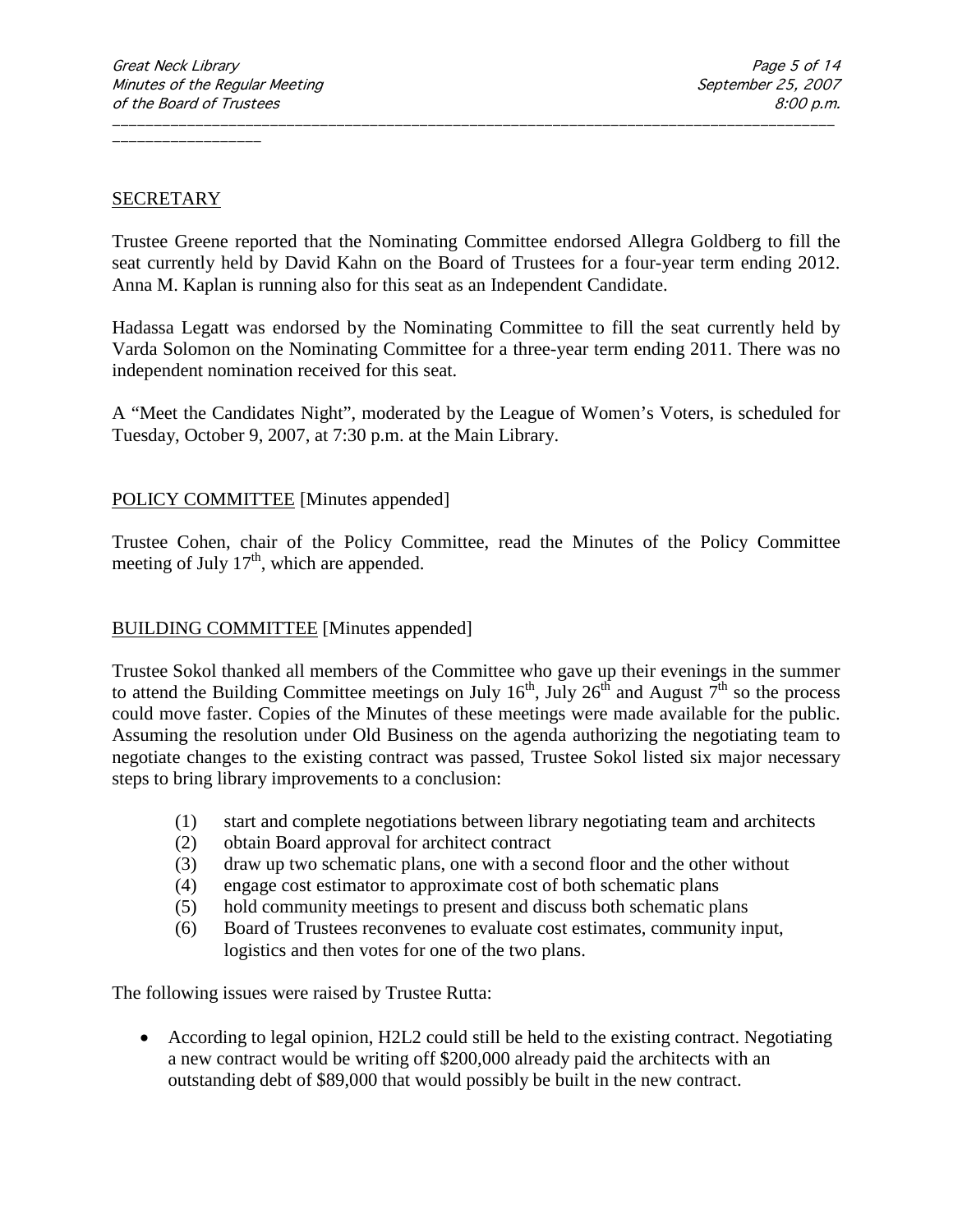• Any new contract should be publicly aired three times and put out to competitive bid.

\_\_\_\_\_\_\_\_\_\_\_\_\_\_\_\_\_\_\_\_\_\_\_\_\_\_\_\_\_\_\_\_\_\_\_\_\_\_\_\_\_\_\_\_\_\_\_\_\_\_\_\_\_\_\_\_\_\_\_\_\_\_\_\_\_\_\_\_\_\_\_\_\_\_\_\_\_\_\_\_\_\_\_\_\_\_\_

- To add a second floor of 4,000 sq ft. just for administrative offices and meeting rooms would require closing the library, relocating, and structural work which would take a lot of time. Also, under the existing contract the architects were already paid for a structural engineering report.
- The expansion of the building was predicated on acquiring more parking spaces.
- H2L2 contract should not have been placed on the agenda and that the Library's attorney should have been present at this meeting.

Trustee Cohen, member of the Building Committee, countered that an airing policy was never approved by the Board and further that there had been many public discussions. What was being discussed was a more extensive schematic, one with and one without the second floor. If there were to be a second floor, the roof line would be raised in that area only 5ft. In the existing schematics, space had not been allotted. Another structural engineering work is required because it is a different project. No one ever said the improvement of the building was predicated on additional parking. As soon as the decision has been made on which plan will be developed, then the Town of North Hempstead and the Water Pollution Control District will be engaged in discussions. It was her understanding from letters between H2L2 and the Director, that H2L2 had incurred expenses that were not a part of the agreement and the Library was not paying for them.

Trustee DiCamillo referenced communications between H2L2 and the Director in 2005 wherein H2L2 the Director [corrected 11/27/07] identified a balance of \$89,648 that was still owing to them. She did not recall this outstanding balance discussed publicly or mentioned as a liability in any public document. She was asking for a strong commitment that this old debt is not incorporated into a new contract but be resolved.

Trustee Greene, Building Committee member, pointed out that in the Director's response back to H2L2 in 2005, she rejected that claim of a debt since that payment was contingent and conditional on approval going forward. This did not go forward and nothing was stated after that. The only issue on the table tonight is whether to open negotiations and if there is an outstanding debt, it could readily be dealt with during the negotiation process.

Trustee Eshaghoff encouraged the Board to move forward with the negotiations since the process is not for a brand new contract but to repackage and incorporate the old debt in the new contract.

*Public Comments: Rebecca Gilliar, Stanley Romaine, Emanuel Kline, Ralene Adler*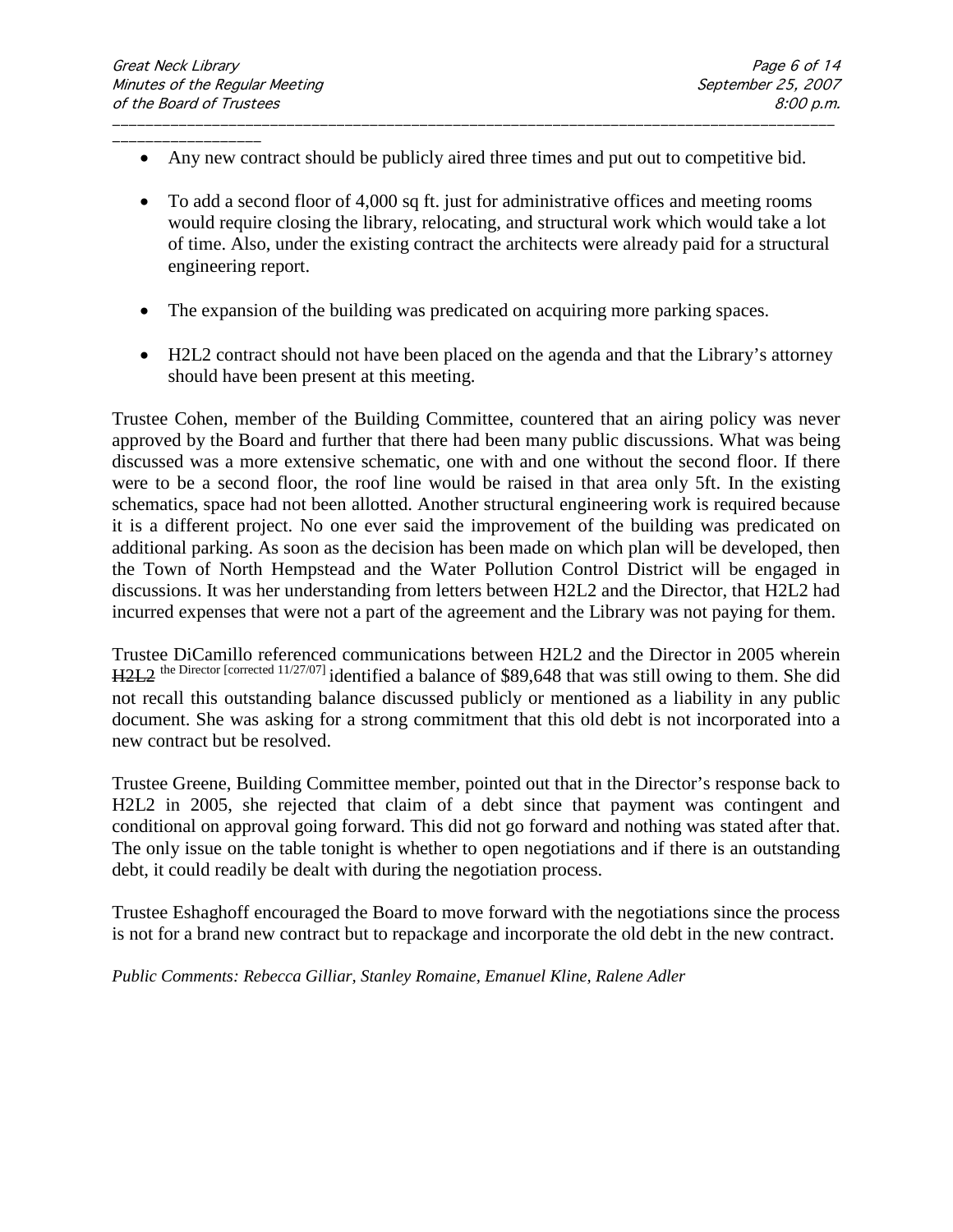# **OLD BUSINESS**

### H2L2 CONTRACT

Upon motion by Linda Cohen, seconded by Andrew Greene, it was,

**RESOLVED,** that the Board of Trustees of the Great Neck Library direct the negotiating team to engage H2L2 in negotiations to arrive at a modified agreement with H2L2. The negotiating team should consist of the Library Director, the Business Manager and the Library's Attorney as recommended by counsel.

Trustee Rutta motioned and Trustee DiCamillo seconded to table this resolution. Trustee Sokol objected to having two motions on the floor at the same time. President Kahn over-rode the objection and a vote was taken for tabling. Yes  $-2$  (DiCamillo, Rutta); No  $-5$  (Cohen, Eshaghoff, Greene, Kahn, Sokol). Motion to table failed. The original motion on the table was discussed.

\_\_\_\_\_\_\_\_\_\_\_\_\_\_\_\_\_\_\_\_\_\_\_\_\_\_\_\_\_\_\_\_\_\_\_\_\_\_\_\_\_\_\_\_\_\_\_\_\_\_\_\_\_\_\_\_\_\_\_\_\_\_\_\_\_\_\_\_\_\_\_\_\_\_\_\_\_\_\_\_\_\_\_\_\_\_\_

The Business Manager was asked for his feedback as far as the contract was concerned and having an old debt. He did not think it is financially advantageous to settle out but if there is a new contract, it should be put out to bid.

Interim Director Weir had conferred with the attorney and his opinion was that anything from the old contract can be resolved when negotiating the new contract.

Trustee Greene pointed out that the resolution says the Negotiating Team will initiate negotiations and, implicit in that is, they are going to do it under the supervision and reporting back to the Board and the Building Committee. As a member of the Building Committee, he directed the negotiating team to address and resolve this issue in the negotiation process.

Trustee Rutta objected that the Board did not have the benefit of legal counsel at tonight's meeting. President Kahn had spoken to the attorney twice and his opinion was that placing H2L2 contract on the agenda was not a legal issue for him to render an opinion. So there was no point for the attorney to be present at tonight's meeting.

Trustee DiCamillo charged the Building Committee of not keeping the Board informed to which Trustee Greene pointed out that the Building Committee met three times over the summer and there were no Board meetings during that time but there are written emails supporting everything.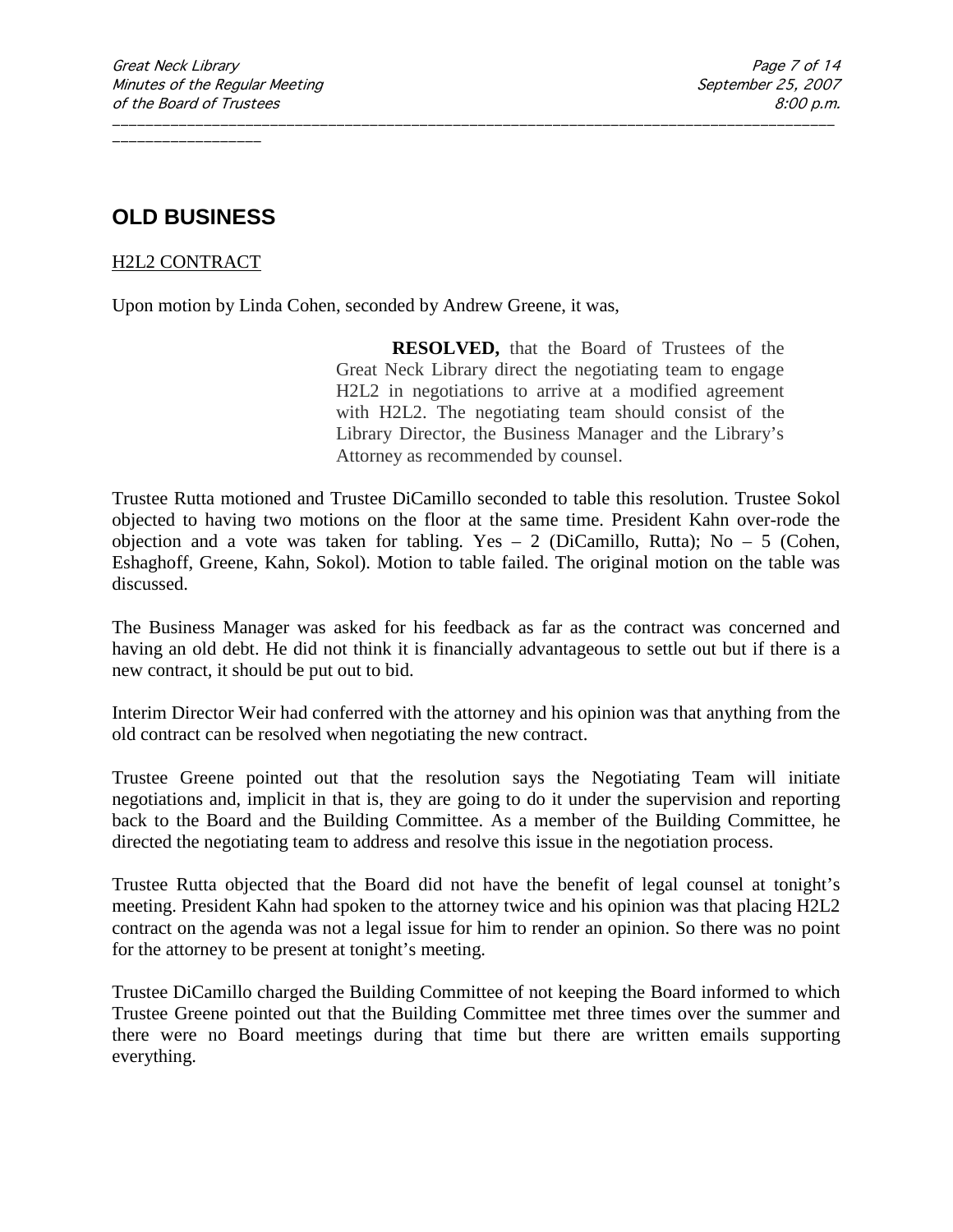\_\_\_\_\_\_\_\_\_\_\_\_\_\_\_\_\_\_ *Public Comments: Stanley Romaine, Henry Dubrow, Jonathan Kahn, Daniel Nachmanoff, Rebecca Gilliar*

\_\_\_\_\_\_\_\_\_\_\_\_\_\_\_\_\_\_\_\_\_\_\_\_\_\_\_\_\_\_\_\_\_\_\_\_\_\_\_\_\_\_\_\_\_\_\_\_\_\_\_\_\_\_\_\_\_\_\_\_\_\_\_\_\_\_\_\_\_\_\_\_\_\_\_\_\_\_\_\_\_\_\_\_\_\_\_

**VOTE:** Yes – 5 (Cohen, Eshaghoff, Greene, Kahn, Sokol); No – 2 (DiCamillo, Rutta) *MOTION CARRIED* 

#### PRINT MANAGEMENT SYSTEM – LIBRARICA'S CASSIE

Upon motion by Linda Cohen, seconded by Marietta DiCamillo, and after discussion, it was,

**RESOLVED,** that the Board of Trustees of the Great Neck Library approve the purchase of CASSIE Integrated Access Control System at a cost of \$199 for each of the first 10 workstations, and \$99 for each of the next 39 workstations at a total cost of \$5,851 for the first year, with a contract renewal of \$877.65, which is 15% of the original price that will be due one year from the date the contract is signed. This is to be charged to the automated Library Fund.

**VOTE:** Yes – 7 (Cohen, DiCamillo, Eshaghoff, Greene, Kahn, Rutta, Sokol) *MOTION CARRIED UNANIMOUSLY*

## **NEW BUSINESS**

### PROPOSED CONSOLIDATION OF LIBRARIES

Upon motion by David Kahn, seconded by Linda Cohen, and after discussion, it was,

**RESOLVED,** WHEREAS, the Great Neck Library strives for operational efficiency, which results in our tax burden being among the smallest of major public agencies, and

WHEREAS, this Library cooperates with the other public libraries in the County to achieve cost-effectiveness through membership in the Nassau Library System, and

WHEREAS, we believe that:

- This Library is fundamental to the identity of our community.
- The effectiveness of a library is as important as its efficiency.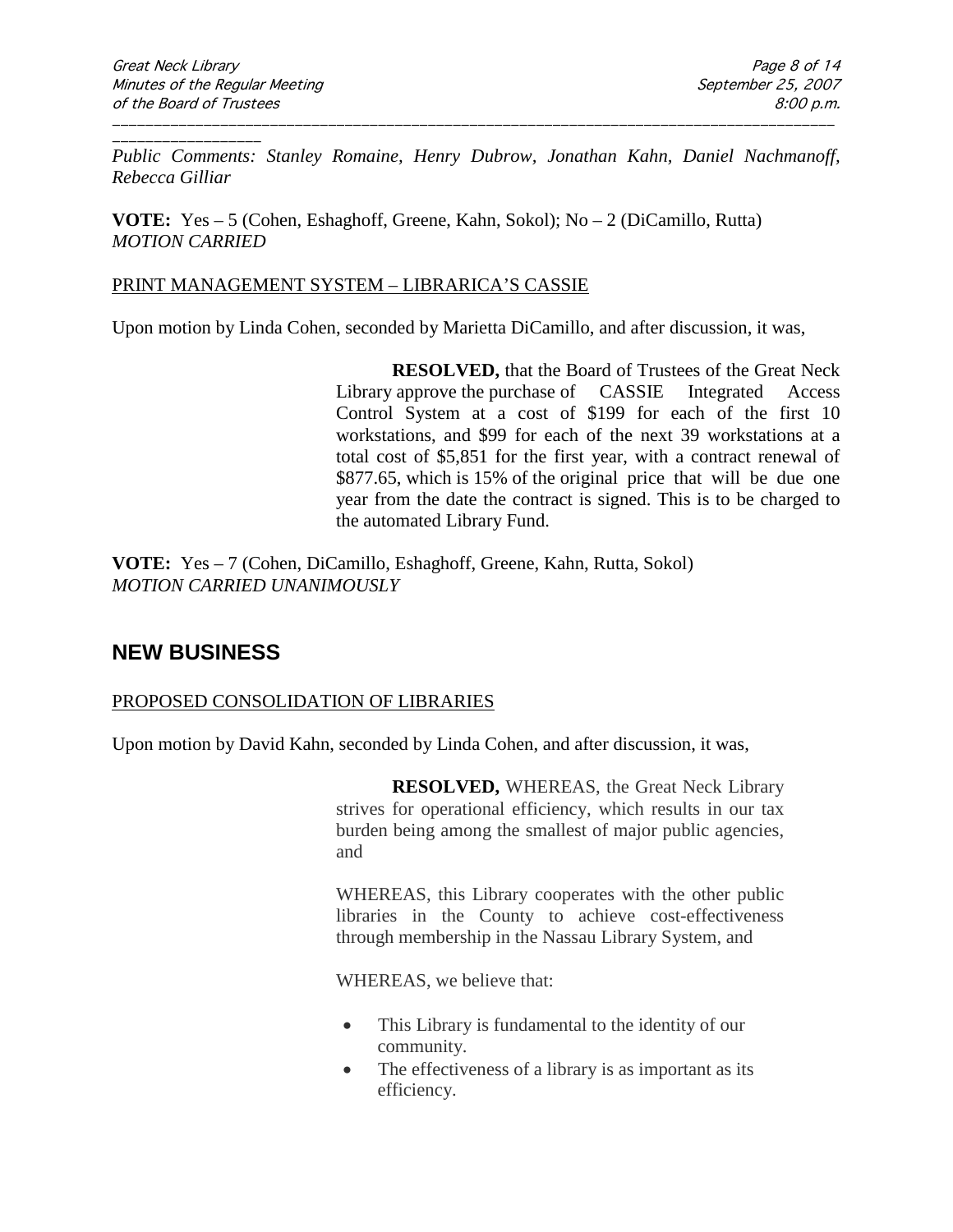- Libraries are most effective when they are focused on and responsive to community needs.
- Local control is an essential component of community-based and driven libraries.

\_\_\_\_\_\_\_\_\_\_\_\_\_\_\_\_\_\_\_\_\_\_\_\_\_\_\_\_\_\_\_\_\_\_\_\_\_\_\_\_\_\_\_\_\_\_\_\_\_\_\_\_\_\_\_\_\_\_\_\_\_\_\_\_\_\_\_\_\_\_\_\_\_\_\_\_\_\_\_\_\_\_\_\_\_\_\_

• Library trustees who are community members, by virtue of residence and role in the community, are

best suited to ensure that their library is responsive to their community's needs and priorities, and

WHEREAS, we are concerned that the County Executive has made several unsubstantiated and unlikely assertions about the prospect of the consolidation of public libraries into a single county system with trustees appointed by him, particularly in terms of reduction of cost without loss of local facilities, services, and staffing, and

WHEREAS, there is a distinction between centralized control and operation of libraries and the achievement of efficiencies and savings via cooperation and collaboration, and

WHEREAS, we are aware that Nassau County has engaged consultants to determine if and how additional savings could be achieved via the creation of a county library system, and

WHEREAS, we hope that this study will be an objective and professional investigation rather than a plan for a predetermined outcome as suggested by the subtitle of the County news release of 7/30/07 – "Two Firms Selected to Develop Blue Blueprint to Shrink the Insidious Maze of Taxing Government Entities to Ease Property Tax Burden."

NOW THEREFORE, BE IT RESOLVED that the Board of Trustees of the Great Neck Library stands firm in our belief that the local public library is a strong and efficient model of public service. We believe that efficiencies in library operations are welcome and should be strived **striven** for and we will consider all feasible **reasonable** initiatives that could make us more efficient, provided that they do not sacrifice local control, and **or** compromise local library identity, diminish existing services, reduce hours or eliminate local facilities.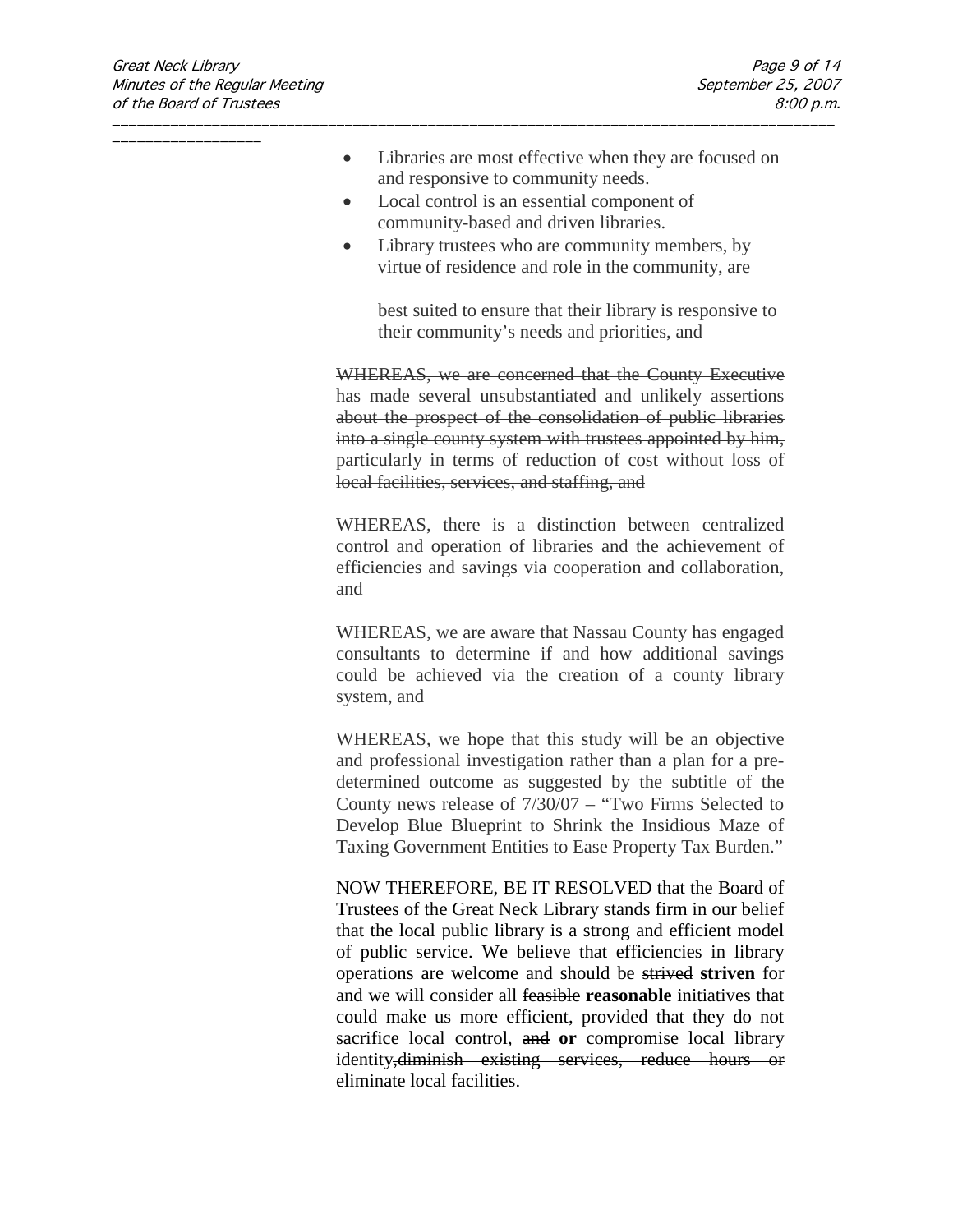[note: strike through text is deletion; bold face is addition]

Upon motion by Norman Rutta, seconded by Marietta DiCamillo, and after discussion, the motion on the table was amended as follows:

\_\_\_\_\_\_\_\_\_\_\_\_\_\_\_\_\_\_\_\_\_\_\_\_\_\_\_\_\_\_\_\_\_\_\_\_\_\_\_\_\_\_\_\_\_\_\_\_\_\_\_\_\_\_\_\_\_\_\_\_\_\_\_\_\_\_\_\_\_\_\_\_\_\_\_\_\_\_\_\_\_\_\_\_\_\_\_

(1) to eliminate the paragraph that reads: "WHEREAS, we are concerned that the County Executive has made several unsubstantiated and unlikely assertions about the prospect of the consolidation of public libraries into a single county system with trustees appointed by him, particularly in terms of reduction of cost without loss of local facilities, services, and staffing, and."

*Public Comments: Daniel Nachmanoff, Emanuel*

**VOTE:** Yes – 6 (Cohen, DiCamillo, Eshaghoff, Kahn, Rutta, Sokol); Abstention – 1 (Greene). *MOTION CARRIED* 

(2) to eliminate the last three phrases which read: "diminish existing services, reduce hours or eliminate local facilities"; also to replace the word "and" between words "control and compromise' with the word "or".

**VOTE:** Yes – 5 (Cohen, DiCamillo, Eshaghoff, Kahn, Rutta); Abstention – 2 (Greene; Sokol). *MOTION CARRIED* 

Upon motion by David Kahn, seconded by Norman Rutta, and after discussion, the last paragraph was further amended to replace the words "strived" on line 5 by "striven" and "feasible" on line 6 with "reasonable."

**VOTE:** Yes – 7 (Cohen, DiCamillo, Eshaghoff, Greene, Kahn, Rutta, Sokol) *MOTION CARRIED UNANIMOUSLY*

**VOTE for the proposed consolidation of libraries with all the above amendments:**  Yes – 7 (Cohen, DiCamillo, Eshaghoff, Greene, Kahn, Rutta, Sokol) *MOTION CARRIED UNANIMOUSLY*

### POLICY MANUAL CHANGES

Upon motion by Linda Cohen [motion was not seconded], and after discussion, it was,

**RESOLVED,** that the Board of Trustees of the Great Neck Library amend its Policy Manual specifically regarding section 700-15 and section 700-40 paragraph (d):

Proposed Amendment to Section 700-15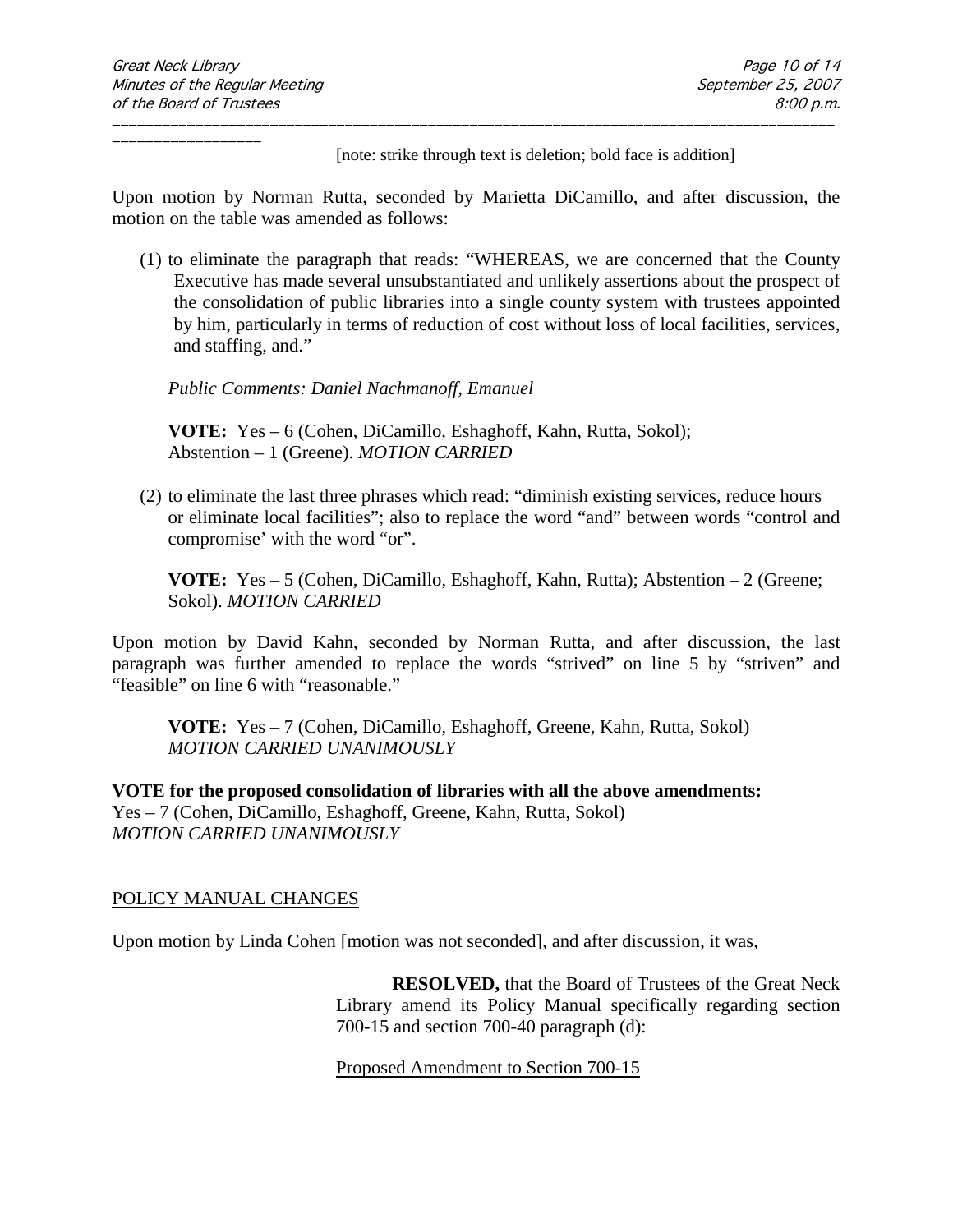1. All adult resident borrowers' cards expire every three years from the year of registration based on the patron's last name. Proper ID must be presented by the borrower to renew his/her card.

\_\_\_\_\_\_\_\_\_\_\_\_\_\_\_\_\_\_\_\_\_\_\_\_\_\_\_\_\_\_\_\_\_\_\_\_\_\_\_\_\_\_\_\_\_\_\_\_\_\_\_\_\_\_\_\_\_\_\_\_\_\_\_\_\_\_\_\_\_\_\_\_\_\_\_\_\_\_\_\_\_\_\_\_\_\_\_

- 2. All Direct Access/SMAC (State Mandated Access Card) borrowers' cards expire when their privileges expire at their home library. This is determined by the expiration date defined in the ALIS database or in the direct consultation with the patron's home library.
- 3. All fee-paying, non-resident employee and student cards expire each year on August  $31<sup>st</sup>$ . Proper ID must be presented by the borrower to renew his/her library card.
- 4. All juvenile cards expire July  $1<sup>st</sup>$  of the year the child finishes the  $6<sup>th</sup>$  grade, after which time the library cards will expire every three years based on the patrons' last name. Proper ID must be presented by the borrower to renew his/her library card.

### Section 700-40 paragraph (d):

Books and software may be renewed to a maximum of six times if there are no holds. Periodicals and pamphlets are not renewable.

**VOTE:** Yes – 7 (Cohen, DiCamillo, Eshaghoff, Greene, Kahn, Rutta, Sokol) *MOTION CARRIED UNANIMOUSLY*

### NEW YORK LIBRARY ASSOCIATION

Upon motion by Andrew Greene, seconded by Marietta DiCamillo, and after discussion, it was,

**RESOLVED,** that the Board of Trustees of the Great Neck Library authorize the attendance of three members of the professional staff at the New York Library Association Conference to be held in Buffalo, New York, from October  $17 - 20$ , 2007, at a cost not to exceed \$3,615 to be charged to the Travel/Conference line of the operating budget.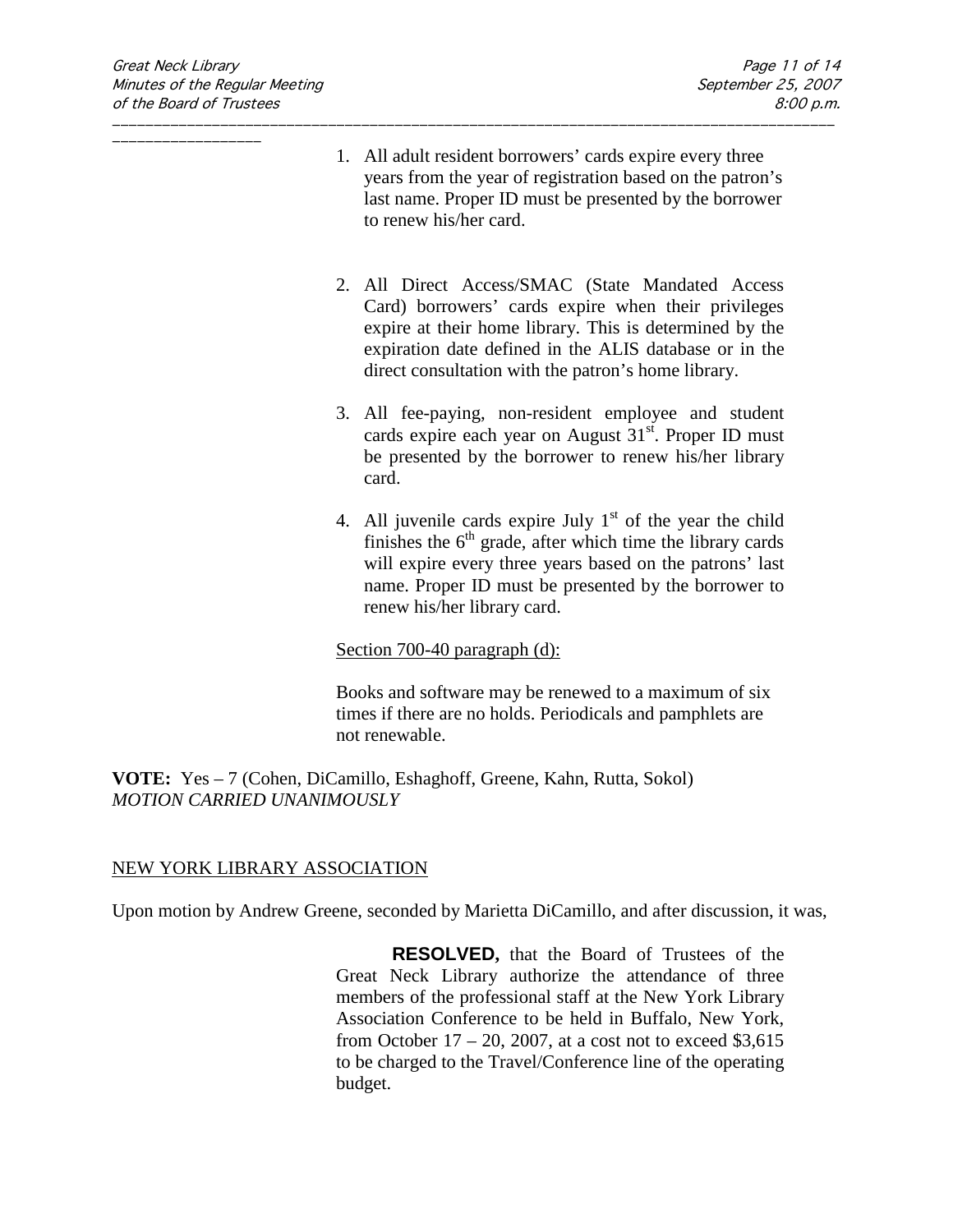\_\_\_\_\_\_\_\_\_\_\_\_\_\_\_\_\_\_ *Public Comments: Jonathan Aubrey, Emanuel Kline, Jonathan Kahn*

**VOTE:** Yes **–** 7 (Cohen, DiCamillo, Eshaghoff, Greene, Kahn, Rutta, Sokol) *MOTION CARRIED UNANIMOUSLY*

### COMPUTER ROOM AIR CONDITIONING UNIT

Upon motion by Martin Sokol, seconded by Linda Cohen, and after discussion, it was,

\_\_\_\_\_\_\_\_\_\_\_\_\_\_\_\_\_\_\_\_\_\_\_\_\_\_\_\_\_\_\_\_\_\_\_\_\_\_\_\_\_\_\_\_\_\_\_\_\_\_\_\_\_\_\_\_\_\_\_\_\_\_\_\_\_\_\_\_\_\_\_\_\_\_\_\_\_\_\_\_\_\_\_\_\_\_\_

**RESOLVED,** that the Board of Trustees of the Great Neck Library authorize the purchase and installation [by SavMor] of the air conditioning unit for the Computer Room in the amount not to exceed \$9,488 to be charged to the Equipment, Furniture and Fixtures line of the budget. It is expected that a part of this cost will be reimbursed by a grant from the New York State Construction Aid.

The motion was amended by Trustee DiCamillo and seconded by Trustee Cohen to include the vendor (Sav Mor) to whom the contract would be awarded. Trustee Rutta was uncomfortable with Sav Mor who had repaired the cooling tower last summer, after which a considerable amount of water leaked out of the tower and down the drain resulting in a very high water bill. The same problem occurred again this year resulting in another high water bill. At this point, Trustee Rutta called for the tabling of this motion until other vendors could be explored. Trustee DiCamillo seconded.

Before a vote was taken, Trustee DiCamillo pointed out that the building's air condition which is about to be shut down for the winter, is needed to cool the Computer Room and she did not think this should be tabled until the next meeting. She motioned to go into executive session to discuss this. Business Manager Zitosfky offered that he had information that probably would allow the Board to reach a decision this evening rather than tabling. President Kahn suggested the postponing of this until after all the other items on the agenda were discussed at which time the Board could go into executive session if necessary. [continued on page 13]

#### INSURANCE RENEWAL

Upon motion by Janet Eshaghoff, seconded by Linda Cohen, and after discussion, it was,

**RESOLVED,** that the Board of Trustees of the Great Neck Library renew its property/liability package, automobile and umbrella insurance policies for the period September 1, 2007 through September 1, 2008 with Utica Insurance Companies, as presented by Edwards and Company in their proposal, for a total cost of \$60,153 to be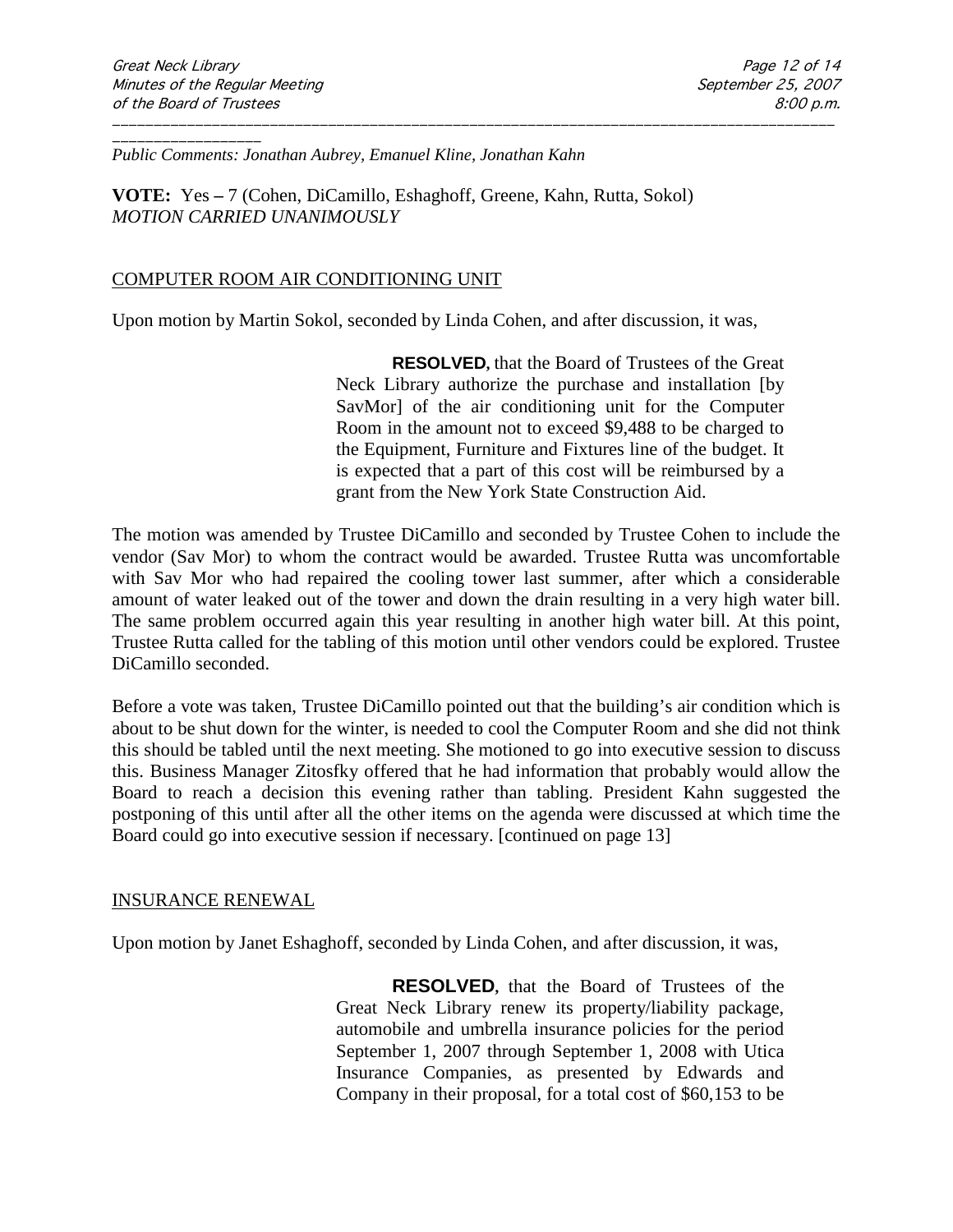charged to the Property/Liability insurance line of the operating budget.

And further,

I move that the Great Neck Library Board of Trustees authorize the purchase of a new Travelers flood insurance policy, as presented by Edwards and Company, at a cost of \$2,300 to be charged to the Property/Liability insurance line.

*Public Comments: Carol Frank, Jonathan Kahn* 

**VOTE:** Yes **–** 6 (Cohen, DiCamillo, Eshaghoff, Greene, Kahn, Rutta); Abstention – 1 (Sokol) *MOTION CARRIED* 

\_\_\_\_\_\_\_\_\_\_\_\_\_\_\_\_\_\_\_\_\_\_\_\_\_\_\_\_\_\_\_\_\_\_\_\_\_\_\_\_\_\_\_\_\_\_\_\_\_\_\_\_\_\_\_\_\_\_\_\_\_\_\_\_\_\_\_\_\_\_\_\_\_\_\_\_\_\_\_\_\_\_\_\_\_\_\_

## **OPEN TIME**

*Speaking: Myra Altheim, Emanuel Kline, Jonathan Kahn, Henry Dubrow*

A member of the audience spoke to the discontinuance of the evening screening of movies due to poor attendance. It was suggested that maybe the movies could be started at 7:00 p.m. and ending when the Library closes at 9:00 p.m. The selection of the movies shown may have contributed to poor attendance. The Board will take these suggestions under consideration.

### COMPUTER ROOM AIR CONDITIONING UNIT (continued from page 12)

On motion by Linda Cohen, the Board went into executive session at 10:38 p.m. to discuss the air conditioning unit for the Computer Room. The Board returned to open session at 10:45 p.m.

Trustee DiCamillo withdrew the motion to amend and table the resolution.

Upon motion by Norman Rutta, seconded by Linda Cohen, and after discussion, it was,

**RESOLVED,** that the Board of Trustees of the Great Neck Library amend to resolution for the purchase and installation of the air conditioning unit for the Computer Room in the amount not to exceed \$10,500 to be charged to the Equipment, Furniture and Fixtures line of the budget. It is expected that a part of this cost will be reimbursed by a grant from New York State Construction Aid.